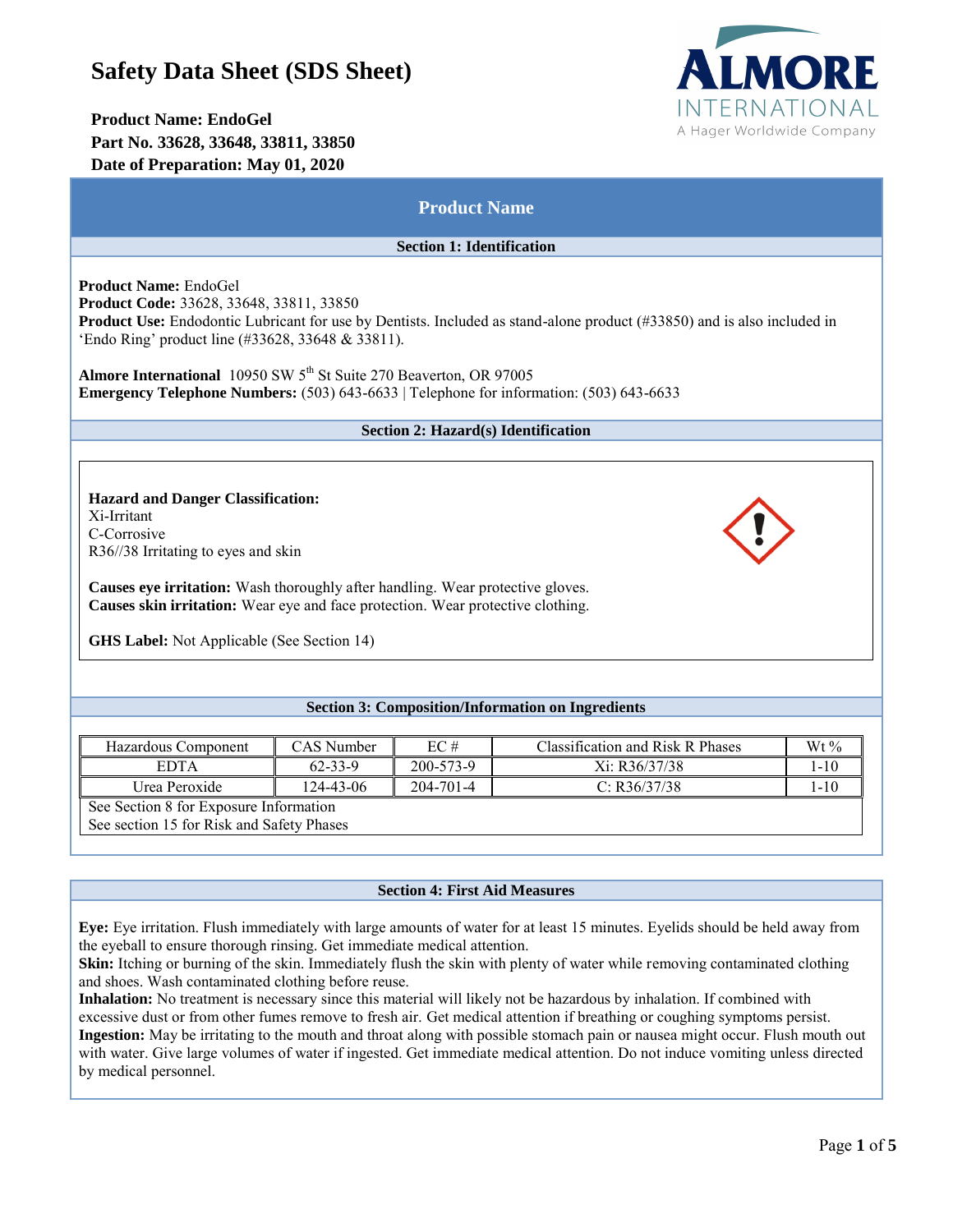## **Section 5: Fire Fighting Measures**

**Suitable Extinguishing Media:** Use dry chemical, foam, or carbon dioxide to extinguish fire. Water may be ineffective but should be used to cool fire-exposed containers, structures and to protect personnel. Use water to dilute spills and flush them away from sources of ignition.

**Fire Fighting Procedures:** Do not flush down sewers or other drainage systems. Exposed firefighters should wear protective clothing to prevent skin and eye contact along with self-contained respiratory protective devices.

**Unusual Fire and Explosion Hazards:** Product does not present explosive hazards

**Combustion Products:** Combustion may emit toxic fumes.

## **Section 6: Accident Release Measures**

**Personal Protection:** Wear protective clothing and safety eyewear. Avoid excessive or gross skin contact to prevent irritation or contact dermatitis.

**Environmental Precautions:** Do not flush into sewers or waterways. Contain spill up and dispose in appropriate fashion according to local regulations.

**Clean up Measures:** For large spills, use absorbents such as vermiculite or sand and contain and scoop up and transfer to a suitable container. Dispose according to local regulations.

#### **Section 7: Handling and Storage**

**Safe Handling:** Do not get in eyes, on skin or on clothing. Do not allow material to become an aerosol. The product is to be used by trained dental staff only and observe normal handling of materials and chemicals.

**Safe Storage:** Store in original package only. Store in cool well-ventilated ara. If tubes or container is accidently opened before use, dispose of product appropriately.

#### **Section 8: Exposure Controls / Personal Protection**

**Engineering Controls:** Not Applicable

**Personal Protective Equipment (PPE):**

**Eye Protection:** Use safety glasses. Have eye-wash stations available where eye contact can occur.

**Skin Protection:** use protective clothing

**Respiratory Protection:** Not indicated with normal use. General ventilation is sufficient to control any airborne levels. Normal protective mask is recommended.

**Hand Protection:** Use in the presence of gloves.

## **Section 9: Physical and Chemical Properties**

| Appearance/color                          | Slightly translucent White gel | <b>Vapor Pressure</b>                            | Not Applicable              |
|-------------------------------------------|--------------------------------|--------------------------------------------------|-----------------------------|
| Odor                                      | None to slight                 | <b>Vapor Density</b>                             | Not Applicable              |
| pH                                        | $7.5 - 8.5$                    | <b>Relative Density</b>                          | Spec Gravity: 1.05-<br>1.15 |
| <b>Melting/freezing point</b>             | Not Tested                     | <b>Solubility</b>                                | Soluble in water            |
| <b>Initial Boiling Point and</b><br>Range | Not Tested                     | <b>Partition Coefficient:</b><br>N-octanol/water | Not Applicable              |
| <b>Flash Point</b>                        | Not Applicable                 | <b>Auto ignition temperature</b>                 | Not Applicable              |
| <b>Evaporation Rate</b>                   | Not Applicable                 | <b>Decomposition Temperature</b>                 | Not Applicable              |
| <b>Flammability</b>                       | Not Applicable                 | Viscositv                                        | 50,000-90,000cps            |
| <b>Explosive Properties</b>               | Not Applicable                 | <b>Oxidizing Properties</b>                      | Not tested                  |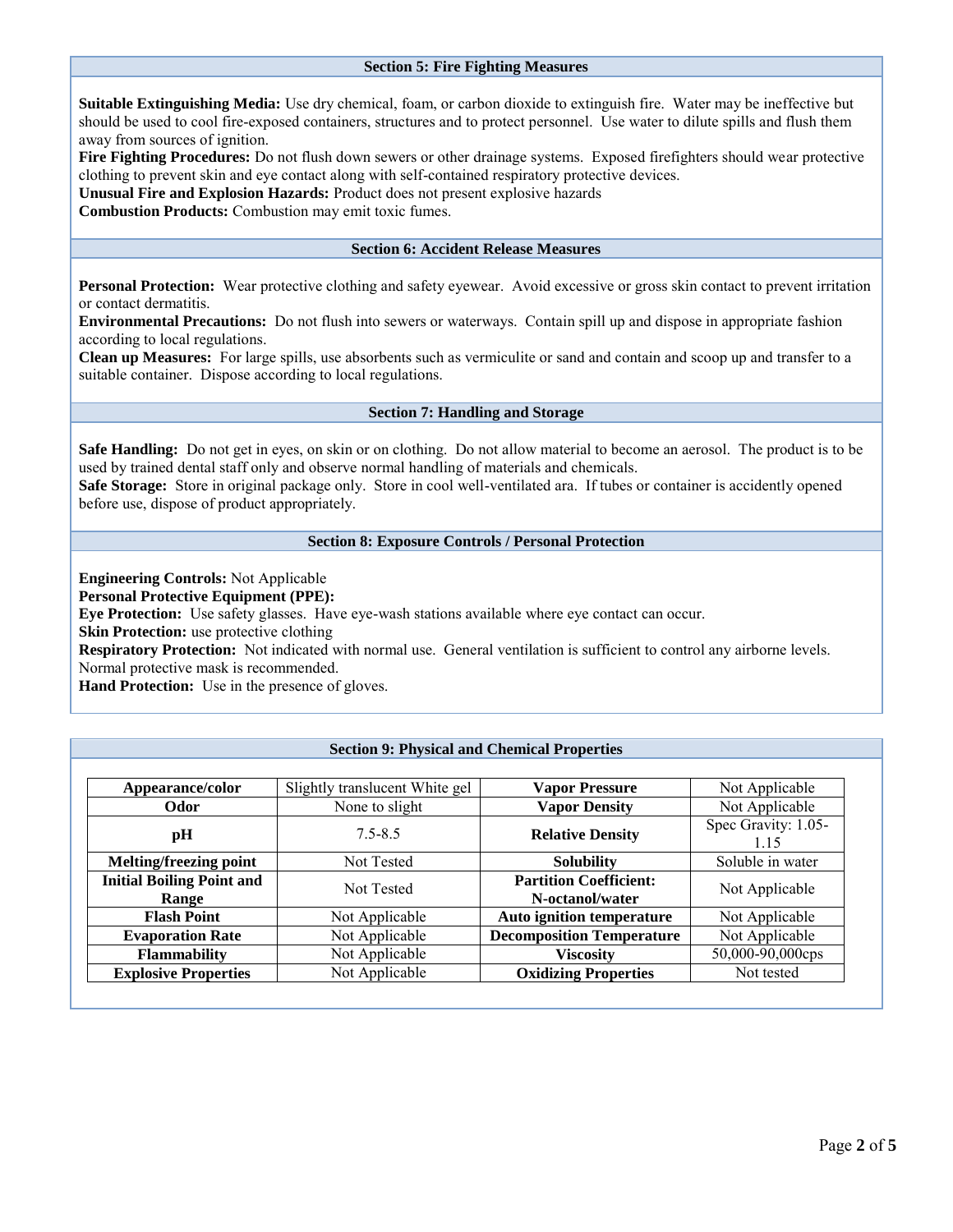## **Section 10: Stability and Reactivity**

**Stability:** Stable under normal conditions and storage

**Incompatible Materials:** Strong oxidizing agents, strong bases and strong acids

**Conditions to Avoid:** Avoid excess heat, will degrade

**Hazardous Reactions/Decomposition Products:** With combustion may emit toxic fumes along with Nitrous Oxides, CO<sub>2</sub>, CO, and Ammonia.

## **Section 11: Toxicological Information**

**Signs and Symptoms of Overexposure:** Product may cause skin irritations to a rash. Eye irritation can result to possible corneal damage.

**Acute Effects:** Itching, burning.

**Eye Contact:** may cause eye irritation with small exposure to severe conjunctiva irritation and corneal damage with overexposure.

**Skin Contact:** Slight to moderate contact may cause irritation.

**Inhalation:** Direct contact or combined with dust or aerosol may cause slight irritation Coughing may result.

**Ingestion:** May cause irritation to throat. Nausea may result.

**Target Organ Effects:** Not applicable.

**Chronic Effects:** Not applicable

**Medical Conditions Aggravated by Exposure:** Only for people know to be sensitive to EDTA or Urea Peroxide.

## **Acute Toxicity Values**

**EDTA:** Oral  $LD_{50}$  (Rat)  $>$  30 mg/kg **Urea Peroxide:** Oral LD50 (Rat) >2.0g/kg

## **Section 12: Ecological Information**

## **EDTA**

**Bacteria:** Psuedomonas putida  $EC_{50}$  28mg/ml 16H **Fish:** Lepomis  $LC_{50}$  41mg/1 96H **Invertebrates:** Daphnia EC<sub>50</sub> 28mg/l 48H

## **Urea Peroxide**

**Fish:** Leuciscus idus  $LC_{50}$  35mg/l **Invertebrates:** Daphnia  $EC_{50}$  7.7mg/l

Bioaccumulation is not expected to be significant. Readily absorbed in soil Degradation: Biodegradable

## **Section 13: Disposal Considerations**

As sold, this product, when discarded or disposed of, is a hazardous waste according to Federal regulations (40 CFR 261). The transportation, storage, treatment and disposal of this waste material must be conducted in compliance with 40 CFR 262, 263, 264, 268 and 270. Disposal can occur only in properly permitted facilities. Refer to state and local requirements for any additional requirements, as these may be different from Federal laws and regulations. Chemical additions, processing or otherwise altering this material may make waste management information presented in the MSDS incomplete, inaccurate or otherwise inappropriate.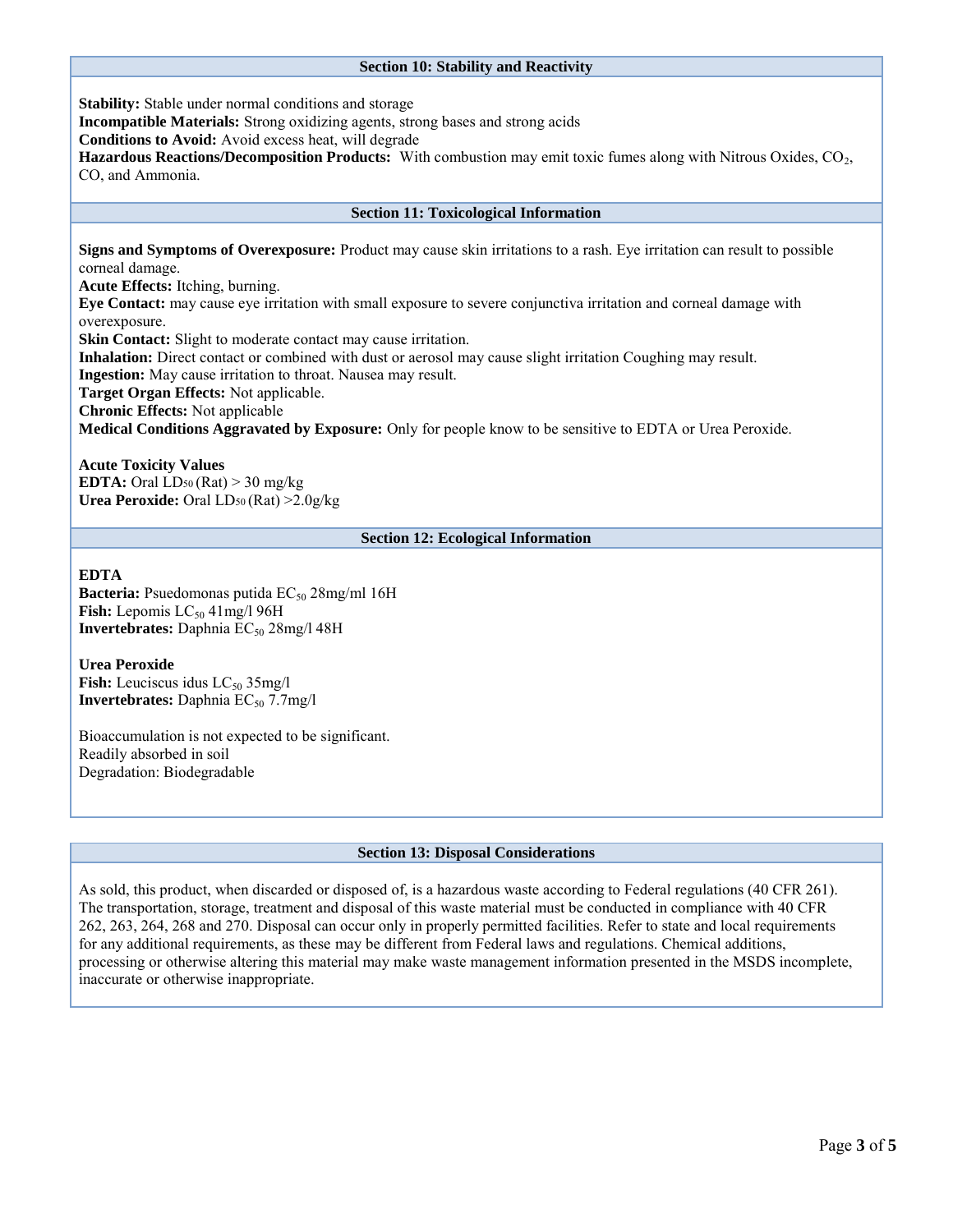#### **Section 14: Transport Information**

**Land Transportation (DOT) ADR/RID Proper Shipping Name:** SlickGel ES (With Urea Hydrogen Peroxide) **ADR Class:** 5.1 **UN/NA Number:** 1511 **Packing Group:** III **Labels None**

## **Maritime Transportation (IMDG)**

**Proper Shipping Name:** SlickGel ES (With Urea Hydrogen Peroxide) **ADR Class:** 5.1 **UN/NA Number:** 1511 **Packing Group:** III **Labels: None**

## **Air Transport IATA/ICAO**

**Proper Shipping Name:** SlickGel ES (With Urea Hydrogen Peroxide) **ADR Class:** 5.1 **UN/NA Number:** 1511 **Packing Group:** III **Labels None**

#### **Section 15: Regulatory Information**

#### **U.S. Federal Regulations**

## **Comprehensive Environmental Response and Liability Act of 1980 (CERCLA):**

The reportable quantity (RQ) for this material is 1000 pounds. If appropriate, immediately report to the National Response Center (800/424-8802) as required by U.S. Federal Law. Also contact appropriate state and local regulatory agencies.

**Toxic Substances Control Act (TSCA):** All components of this product are included on the TSCA inventory.

**Clean Water Act (CWA) / Clean Air Act (CAA):** Not Applicable

**[Superfund Amendments and Reauthorization Act (SARA) Title III Information:** Not Applicable

**SARA Section 311/312 (40 CFR 370) Hazard Categories:**

**Immediate, Delayed, Fire and Reactivity Hazards:** Not applicable

**This product contains the following toxic chemical(s) subject to reporting requirements of SARA Section 313 (40 CFR 372)**

| Component      | <b>CAS Number</b> | Maximum $\%$   |  |
|----------------|-------------------|----------------|--|
| Not Applicable | Not Applicable    | Not Applicable |  |

#### **State Regulations**

**California:** This product contains the following chemicals(s) known to the State of California to cause cancer, birth defects or reproductive harm:

| Component      | <b>CAS Number</b> | Maximum $\%$   |  |
|----------------|-------------------|----------------|--|
| Not Applicable | Not Applicable    | Not Applicable |  |

#### **International Regulations**

**Canadian Environmental Protection Act:** This product is a medical device and is not subject to chemical notification requirements **Canadian Workplace Hazardous Materials Information System (WHMIS):** This product is a medical device and is not subject to chemical notification requirements

**European Inventory of Existing Chemicals (EINECS):** This product is a medical device and is not subject to chemical notification requirements

**EU Risk (R) and Safety (S) Phrases**: Xi: Irritant C: Corrosive R36//38 Irritating to eyes and skin